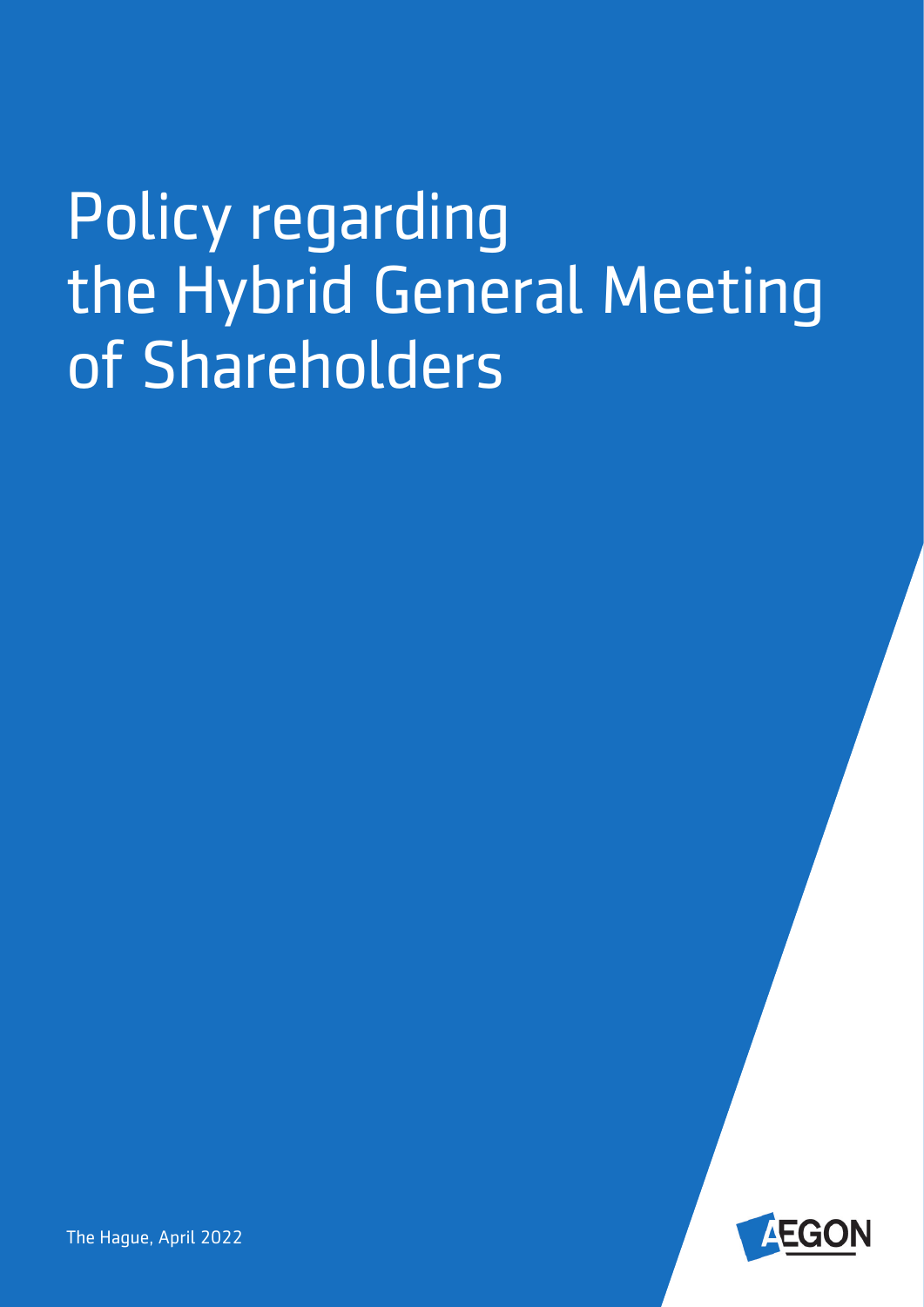## Preliminary remarks

Aegon facilitates a hybrid Annual General Meeting of Shareholders ("General Meeting") by providing Shareholders the opportunity to participate and vote both in person as well as virtually in the General Meeting ("Hybrid Meeting").

This policy outlines the guidelines for access to the Hybrid Meeting through the use of electronic means (i.e., virtual attendance). Even though Aegon has used its best efforts to ensure that shareholders are offered best market practice, shareholders may experience issues that are common for virtual participation at a Hybrid Meeting.

Capitalised definitions used are explained in the Annex to this Policy. Words and expressions expressed in the masculine form also include the feminine and gender neutral form.

#### 1. General

- 1.1 Aegon aims to assist its Shareholders who wish to attend the Hybrid Meeting virtually by providing an adequate opportunity to participate and vote electronically and real time during the Hybrid Meeting.
- 1.2 The platform for virtual participation and voting during the Hybrid Meeting will be provided by the Third Party Agent with access via the Third Party Agent.
- 1.3 Virtual Shareholders must identify themselves electronically via the Third Party Agent to enter the Hybrid Meeting through a secured access as set out in the Terms of Use of the Third Party Agent.
- 1.4 Participation instructions for Shareholders will be included in the convocation of the Hybrid Meeting.
- 1.5 Aegon reserves the right at all times to modify, suspend, cancel or restrict the mechanisms for electronic voting and asking questions via a live chat when this becomes necessary or advisable for technical or security reasons.

#### 2. Technical infrastructure

- 2.1 Aegon ensures, to the extent reasonably possible, that the technical infrastructure for virtual participation in a Hybrid Meeting is properly in place, secured and accessible for Shareholders with compatible devices. Aegon will make use of reputable third parties for providing the technical infrastructure required for conducting Hybrid Meetings.
- 2.2 Virtual Shareholders should be aware that there will always be certain residual risks in relation to the technical infrastructure used for Hybrid Meetings. These risks include, amongst others: any failure in virtual meeting equipment, software, network infrastructure, servers, internet or telephone connectivity, video or voice equipment, whether or not caused by an information security incident (which includes any unauthorised use, hacking, a Denial of Services attack, a denial of access, any failure or intrusion resulting from the theft or unlawful interception of a password or network access code and any other cyber-attack) or caused by any type of mechanical failure such as any electrical power outage during the Hybrid Meeting. The failure of technology can happen both on the side of Aegon (and/or the Third Party Agent) or with Virtual Shareholders. To avoid such risks, Shareholders should either attend the General Meeting in person or give a proxy or voting instructions as set out in the convocation.
- 2.3 The technical infrastructure will be implemented in a timely manner before the Hybrid Meeting in order to allow Virtual Shareholders to test their access and to verify that they would be able to participate virtually in the Hybrid Meeting. Aegon will take all reasonable efforts to keep technical support lines available for Shareholders who attend the meeting virtually.
- 2.4 Shareholders may inform Aegon of any failure of the technical infrastructure via the technical support lines referred to in Clause 2.3. Any failure in virtual meeting equipment, software, network infrastructure, servers, internet or telephone connectivity, an electrical power outage or similar events, including an information security incident (which includes any unauthorised use, hacking, a Denial of Services attack, a denial of access, any failure or intrusion resulting from the theft or unlawful interception of a password or network access code and any other cyber-attack), that might prevent virtual participation in the Hybrid Meeting, will in any event be at the risk and to the account of such Shareholder.

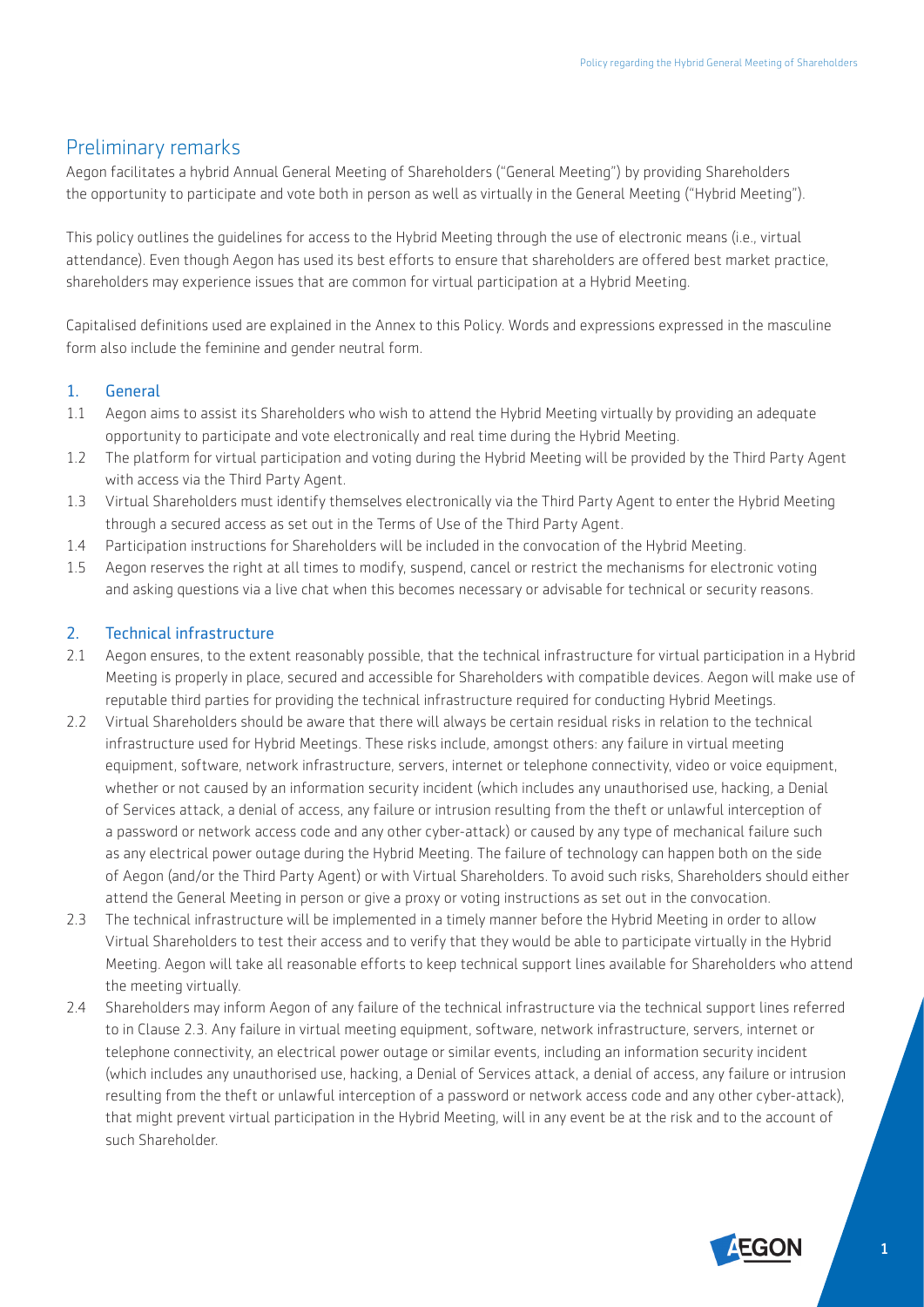2.5 Any failure of the technical infrastructure that occurs during the Hybrid Meeting which comes to the attention of the Chair, and which affects significantly the course of the Hybrid Meeting, shall be communicated by the Chair to all Shareholders who participate in the Hybrid Meeting. The Chair may decide at his own discretion, taking into account the potential impact on the decision making-process within the Hybrid Meeting, whether or not the Hybrid Meeting must be suspended or cancelled due to such failure, or proceed without the possibility for some or all Virtual Shareholders to participate in, vote and/or ask questions during the Hybrid Meeting.

The inability of one or more Virtual Shareholders to virtually attend the Hybrid Meeting, cast votes electronically during (any part of) the Hybrid Meeting, and/or ask questions during the Hybrid Meeting does not affect the validity of the Hybrid Meeting or any business conducted at such meeting.

2.6 Should the Chair decide to cancel the whole Hybrid Meeting, or the remainder of the Hybrid Meeting as referred to in Clause 2.5, a new General Meeting, that does not have to be a Hybrid Meeting, will be convened by Aegon as soon as reasonably possible. The agenda for such General Meeting consists of at least the same items, to the extent not already adopted in the original meeting and may include other items as well. Shareholders who have given a proxy or voting instruction must be aware that such proxy or voting instruction will not be valid for the newly convened General Meeting.

#### 3. Meeting rights, voting, and asking questions by Virtual Shareholders in the Hybrid Meeting

- 3.1 Each Shareholder may attend the proceedings of the Hybrid Meeting virtually, participate and vote in real time electronically, provided that he timely selects this option via the Third Party Agent in accordance with the instructions provided in the convocation of the Hybrid Meeting.
- 3.2 Virtual Shareholders must be logged in via the Third Party Agent to the voting platform facilitating the Hybrid Meeting prior to the start of the Hybrid Meeting. Virtual Shareholders joining the Hybrid Meeting after the opening of the Hybrid Meeting by the Chair will not be counted as attending Shareholders and will not be able to participate and vote in that Hybrid Meeting; they will only have access to the livestream to follow the Hybrid Meeting.
- 3.3 Shareholders attending the Hybrid Meeting in person, virtually, or by proxy, are counted at the start of the Hybrid Meeting for calculating how many Shareholders are represented at the Hybrid Meeting and which percentage of the issued and outstanding share capital is represented at the Hybrid Meeting. Any early log-off by a Virtual Shareholder during the Hybrid Meeting will therefore not affect such calculation. In case of dropped or terminated connection to the Hybrid Meeting, the Virtual Shareholder will be allowed to re-join the Hybrid Meeting only if he was already accounted for at the beginning of the Hybrid Meeting. The names of the Virtual Shareholders in the Hybrid Meeting will be put on the registration list of Shareholders attending the Hybrid Meeting , in accordance with the provisions of the articles of association of Aegon.
- 3.4 Split voting on a shareholding that is held in one security account is not yet supported by the platform and will therefore not be possible.
- 3.5 Aegon provides the opportunity for Shareholders who are entitled to and wish to ask questions on any agenda item, to submit such questions in advance of the Hybrid Meeting, in accordance with the instructions provided in the convocation of the Hybrid Meeting. Questions submitted prior to the submission deadline will be answered, possibly combined, during the Hybrid Meeting.
- 3.6 Aegon enables Shareholders who registered to attend the Hybrid Meeting to pose questions during the Hybrid Meeting. Virtual Shareholders may submit questions via a live chat to the Chair during the Hybrid Meeting. Only if so decided by the Executive Board, and only if a statement to such extent has been published on Aegon's corporate website prior to the Hybrid Meeting, Virtual Shareholders will be allowed to participate via a video- or audio connection during the Hybrid Meeting. Virtual Shareholders must be logged in on the platform prior to the start of the Hybrid Meeting, in order to be able to ask questions via the live chat during the Hybrid Meeting. Virtual Shareholders logging in on the platform after the opening of the Hybrid Meeting by the Chair, will not be able to ask questions during the Hybrid Meeting.

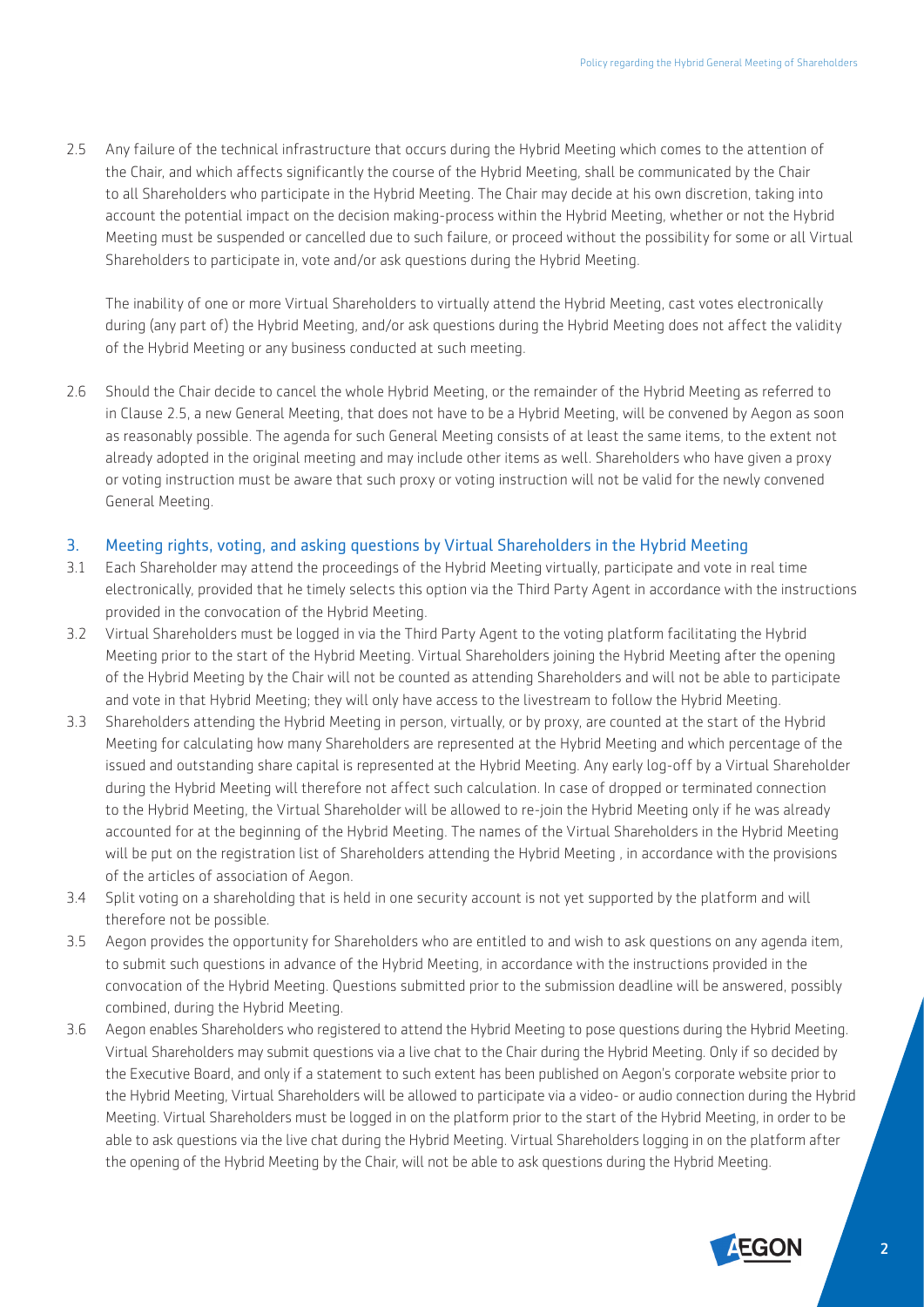- 3.7 The Chair will, at his own discretion, alternate among questions submitted in person, in advance of the Hybrid Meeting, and questions submitted by Virtual Shareholders via a live chat. The Chair may set time limits and/or question limits for Shareholders when deemed appropriate by him. The Chair may require Shareholders who have already asked questions, to wait until all other questioners have had a turn to ask questions on a given matter, before asking any other questions or making any comments.
- 3.8 Questions or comments that are, for example (but not limited to), not related to the proposal under discussion, are (substantially) already being asked or made at the Hybrid Meeting, are about personal concerns not shared by Shareholders generally, or use blatantly offensive or inappropriate language may be ruled out of order by the Chair at his own discretion. In the interest of the order of the meeting, the Chair can take further measures.
- 3.9 Questions or comments submitted by a Virtual Shareholder via the chat in real time, may be checked, sorted out, and combined first by a person designated thereto by the Chair at the beginning of the Hybrid Meeting. Questions and comments are in principle not asked or made anonymously by a Virtual Shareholder as his name may be disclosed by the Chair. In order to participate virtually, a Shareholder has to agree with the relevant processing of this personal information in accordance with the relevant laws and regulations.
- 3.10 Aegon avoids the appearance of, or potential for, manipulation with respect to the way it might screen, organise, combine, prioritise and answer, or fail to answer, Shareholders' questions received in advance or real time via the internet.
- 3.11 All appropriate questions that have been received prior to and during the course of the Hybrid Meeting, and Aegon's answers to these questions, will be inserted in or annexed to the written records.
- 3.12 The Company Secretary will *inter alia* observe the procedural aspects of the Hybrid Meeting and review the final vote reconciliation prior to certifying the final results.
- 3.13 The polls for all items will be open during the Hybrid Meeting and closed after the last voting item on the agenda has been discussed. Provisional voting results will not be disclosed during the Hybrid Meeting. The polls are not open for voting prior to the start of the Hybrid Meeting.
- 3.14 At the close of all polls, the Chair's decision about the voting expressed in the meeting is decisive to determine whether or not resolutions have been adopted by the General Meeting.

### 4. Vote confirmation and results

- 4.1 A Virtual Shareholder will receive an electronic confirmation of receipt of the votes he has cast electronically during the Hybrid Meeting. Upon request of a Virtual Shareholder, a confirmation that his votes cast during the Hybrid Meeting have been validly recorded and counted will be sent to such Virtual Shareholder. Such request of a Virtual Shareholder should be received within 3 months after the Hybrid Meeting.
- 4.2 The voting results of the Hybrid Meeting will be placed on Aegon's corporate website in accordance with Dutch law. The notice of these results will also state whether there were any failures or issues encountered during the Hybrid Meeting from a technical infrastructural or information security perspective Aegon has become aware of.